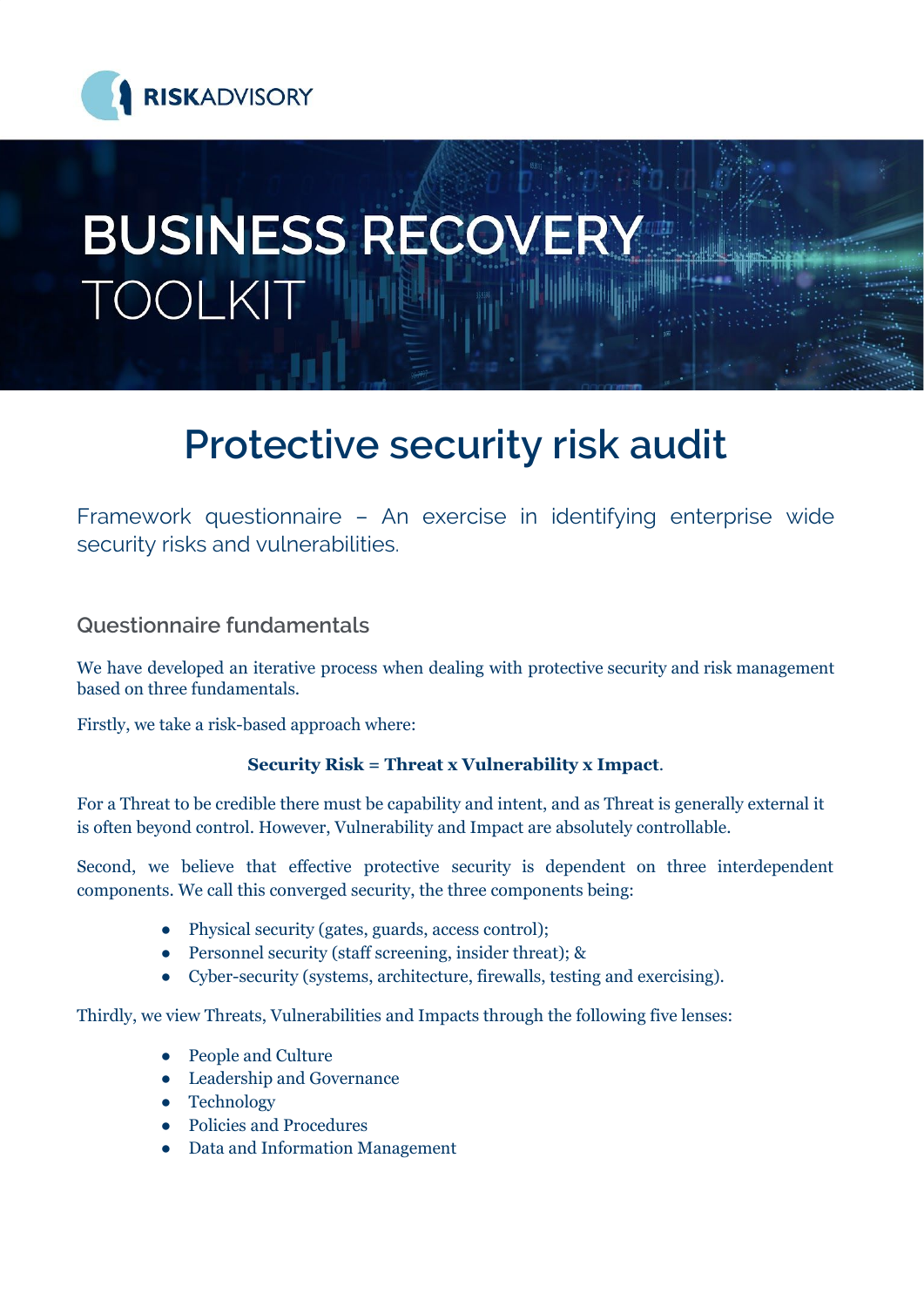

Recognising that security risks are both dynamic and adaptive, we find that basing our approach on the three fundamentals listed about gives us a rich picture and a trusted methodology to reduce security risk.

#### **Responses and Scoring**

These questions are broad in nature and you are requested to select a score between that most closely reflects your situation.

- 1. No / Poor or non existent
- 2. No / Currently under review
- 3. Yes / Needs improvement
- 4. Yes / Excellent

#### **General Security Overview**

General security describes general measures, policies, procedures and awareness of security related matters across the organisation.

- 1. Does your organisation's leadership receive a regular, relevant and reliable feed of threat information (internal and external threat), which it can monitor over time?
- 2. Is there ongoing assessment of the effectiveness of current controls in managing general and security risk within the organisation?
- 3. Is the organisation aware of current and future threats to the organisation and individuals?
- 4. Are policies, procedures and strategy in place within your organisation for identifying and allocating responsibility and ownership of risks?
- 5. Is there experience at a senior leadership level within your organisation of risk management and strategy?
- 6. Are procedures in place for evaluating and reviewing risk across your organisation as the organisation develops and the threat landscape changes?
- 7. Are there levels of risk compliance or regulations that your organisation are currently committed to?
- 8. Does your organisation have a clear set of values or policies which incorporate the importance of security?
- 9. Does your organisation have a culture of openness and transparency whereby employees know where to go if they have a concern about any activities (whistleblowing process)?
- 10. Does your organisation openly and continually communicate risks where appropriate? Are your organisation's stakeholders empowered to communicate on risk related matters?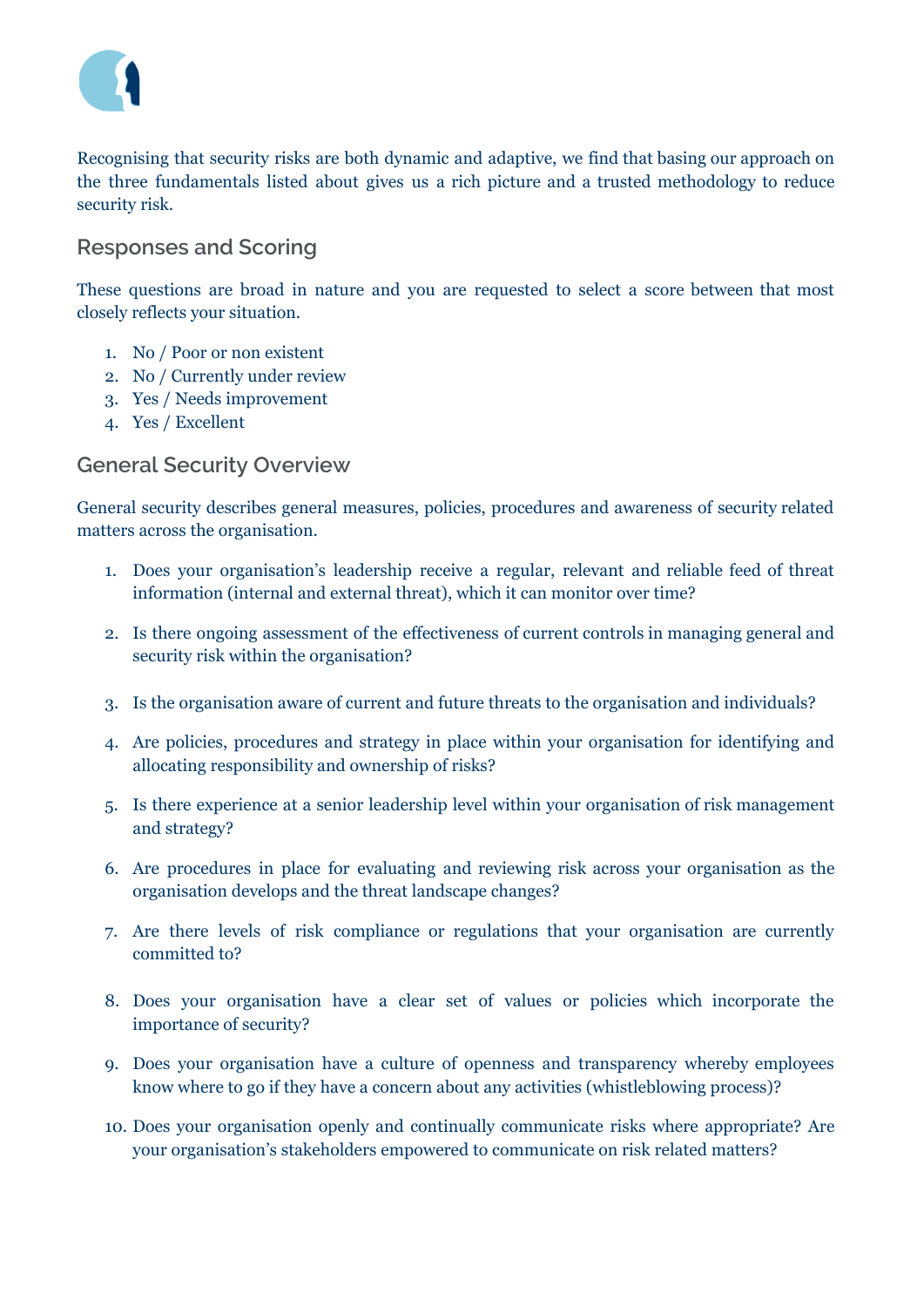

- 11. Are there existing communications and information security procedures and policies in place?
- 12. Does the leadership team travel internationally more than once a month?

# **Physical security**

Physical security describes security measures that are designed to deny unauthorised access to facilities, equipment and resources and to protect personnel and property from damage or harm.

- 1. Has your organisation established/specified the physical security standards for their property portfolio in line with the current threat assessment?
- 2. Are appropriate physical security measures (fences, barriers, vehicle mitigation, alarm systems, access control, CCTV, guards and incident management systems) in place across your estate currently?
- 3. Are there clearly defined roles, responsibilities and reporting mechanisms, especially for outsourced security measures/systems
- 4. Are physical security risks currently monitored and reported within your organisation?
- 5. Have training initiatives taken place within your organisation in relation to physical security matters, for example; a suspect package or vehicle at reception, discovery of an intruder in a senior managers office?
- 6. Is there a physical security risk register?
- 7. Are physical security policies owned, reviewed and updated?
- 8. Does your organisation have visitor procedures in place currently?
- 9. Does your organisation have communications security procedures in place?
- 10. Are office emergency procedures and policies in place for events such as fire, lock down, safe room, suspicious package / bomb threat?
- 11. Are the right policies, training programmes and cultural norms in place to ensure that employees and suppliers understand and respond to the security threats they may encounter including in their home environment?
- 12. Are employees and suppliers aware of their security responsibilities to each other and the organisation?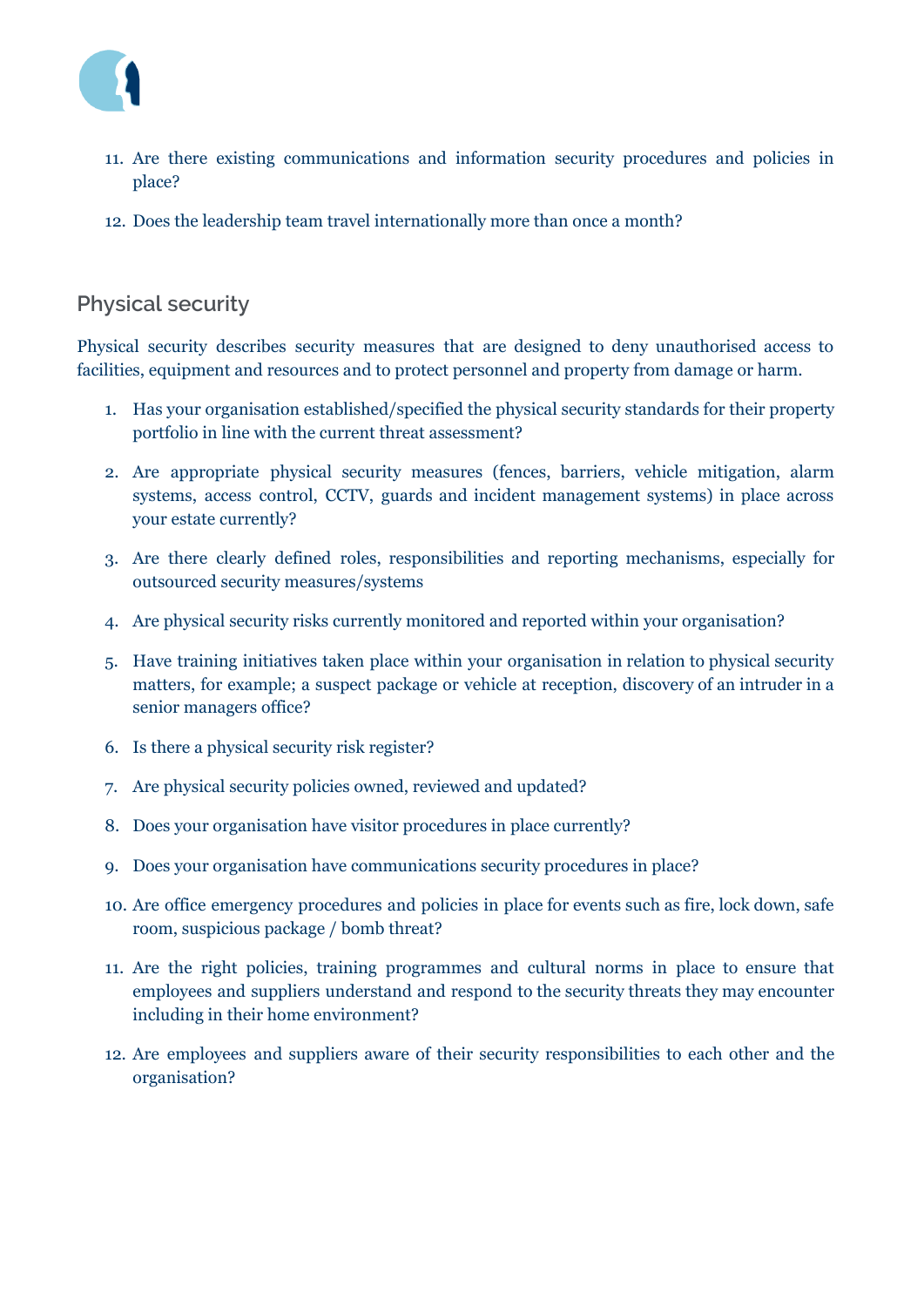

## **Personnel security**

Personnel security is a system of policies and procedures which seek to mitigate the risk of workers (malicious insiders) exploiting their legitimate access to an organisation's assets for unauthorised purposes.

- 1. Does your organisation's leadership consider personnel security and insider risk issues when it makes major strategic decisions?
- 2. Does your organisation's leadership incorporate insider risk into operational decision making at every level of the organisation?
- 3. Does your organisation's insider risk management strategy include contractors and partners as well as staff, and does it recognise the importance of both deliberate and accidental acts?
- 4. Is the effectiveness of insider risk management tested and measured (external audit, penetration-testing, regulatory standards?), and is there a single person responsible for this?
- 5. Does your organisation have measures in place to monitor changes in the level of insider threat?
- 6. Is there a thorough understanding in your organisation of the range of technical and other controls available to manage insider threat, and the practical, legal and technical implications of their use?
- 7. Does your organisation have a graduated approach to personnel security and insider threat management, using role-based security assessments and access controls?
- 8. Is there a cross-functional (HR, Legal, IT monitoring, Security etc.) group in your organisation with the skills to capture and assess insider threat information, and to oversee investigations?
- 9. Does your organisation monitor user activity on its systems to identify potential insider threat activity?
- 10. Does your organisation have a robust Joiners Movers Leavers process which enables it to know who is employed at any given time, and to manage their access to critical assets.
- 11. Does your organisation conduct appropriate suitability assessments of its staff and contractors at pre-recruitment/pre-engagement, and throughout the course of their employment?
- 12. Does your organisation have a strategy/programme for supporting the mental health of its employees, and identifying those experiencing stress or other psychological problems?